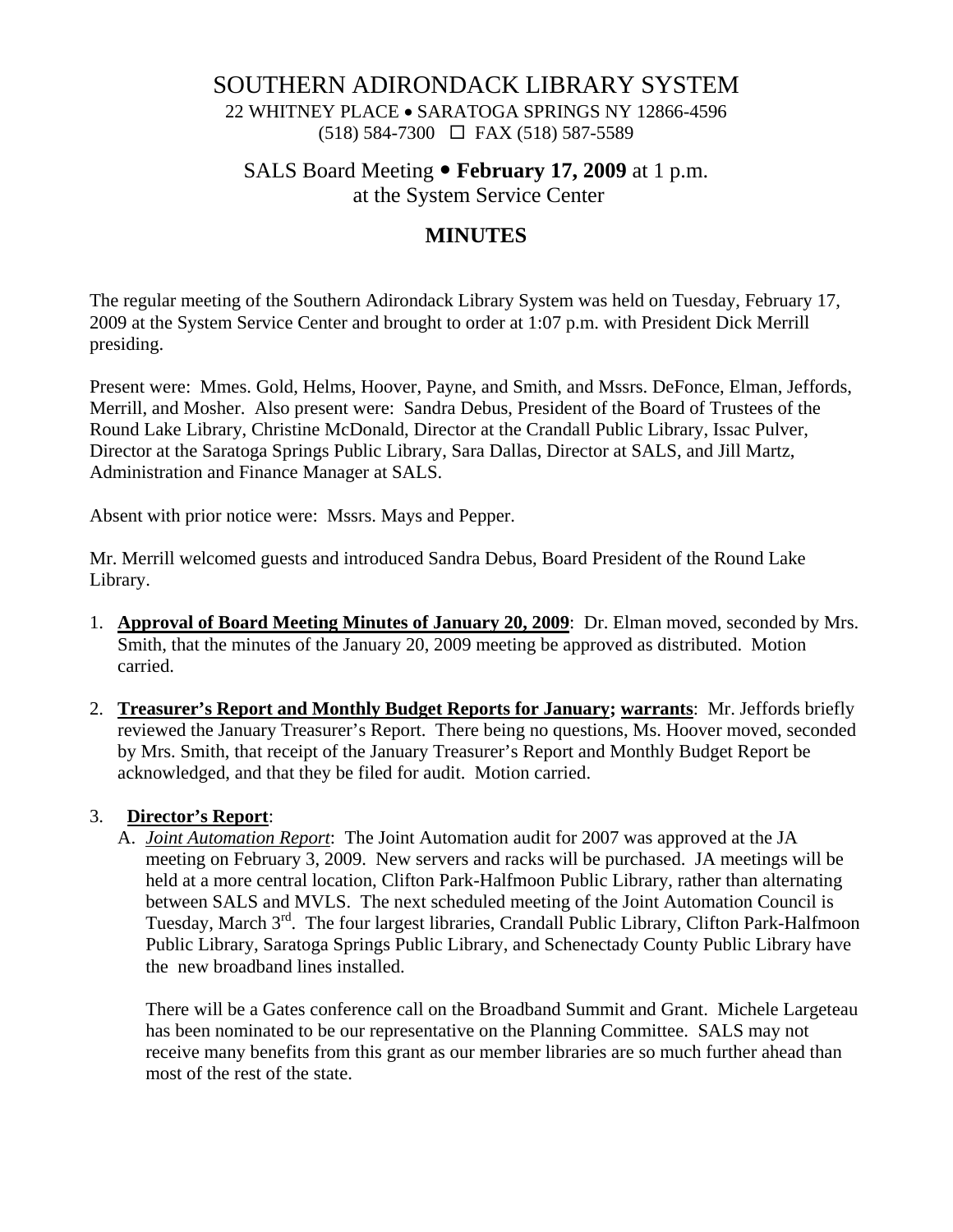B. *Other*: Mrs. Dallas is working on an Adult Literacy Grant with Crandall Public Library, Saratoga Springs Public Library, and Literacy Volunteers of America. This grant would provide English as a Second Language classes to restaurant, hospital and hotel workers.

Construction Grant monies will be released. Future state budgets may not include the smaller of the two Construction Grant monies (\$22K).

Annual Reports are due to the state March  $1<sup>st</sup>$ , and due to SALS by the end of this week. Three libraries haven't started their reports as yet. Mrs. Martz does a great job reviewing the reports for completeness before they are submitted.

Schuylerville Public Library received three out of five stars in the *Library Hotline* current issue. There is also a blurb on the Crandall Public Library expansion.

The warranties on our Micron equipment were lost due to the Micron bankruptcy. The Joint Automation lawyer said that warranties are so low on the list that they are a non-issue. Chris Mundell has sent emails to member libraries stating that he will try to get the best prices possible on repair parts and inform them of the costs.

#### 4. **Committee Reports**:

- A. *Audit & Finance*:
- B. *Building*: The bad outlet in the Technical Services area has been replaced.
- C. *Bylaws Committee*:
- D. *Central Library Aid and Services*:
- E. *County Aid Coordinators*:
- F. *Library Services:*
- G. *Personnel*:
- H. *Trustee Nominating*:

#### 5. **Unfinished Business**:

A. *NYSALB Scholarship*: Mrs. Smith moved, seconded by Dr. Elman, that SALS offer two scholarships to the NYSALB Trustee Conference, each not to exceed \$500; one for a trustee of a member library (hopefully, one who wouldn't be able to go without the scholarship) and one for a SALS Board member. Motion carried. The Conference is to be held the weekend of May 1<sup>st</sup> in Syracuse, New York.

#### 6. **New Business:**

- A. *Approval of SALS 2008 Annual Report for submission to NYS*: SALS 2008 NYS Annual Report was available for Board perusal. Mr. Jeffords moved, seconded by Ms. Hoover, that SALS 2008 NYS Annual Report be approved as distributed. Motion carried.
- B. *Approval of JA Budget amendment*: Approval of the JA Budget amendments was postponed; the figures were not available.
- C. *Approval of LSTA Summer Reading Program Grant*: Mrs. Gold moved, seconded by Mrs. Smith, that the 2009 NYS Summer Reading Program Grant be approved. Motion carried.
- D. *Approval of LVA Adult Literacy Grant*: SALS, Crandall Public Library, and Saratoga Springs Public Library will be working with Literacy Volunteers of America on an Adult Literacy Grant to provide English as a second language classes for restaurant, hotel and hospital workers. Dr. Elman moved, seconded by Mr. Jeffords, that approval be given to apply for this grant. Motion carried.